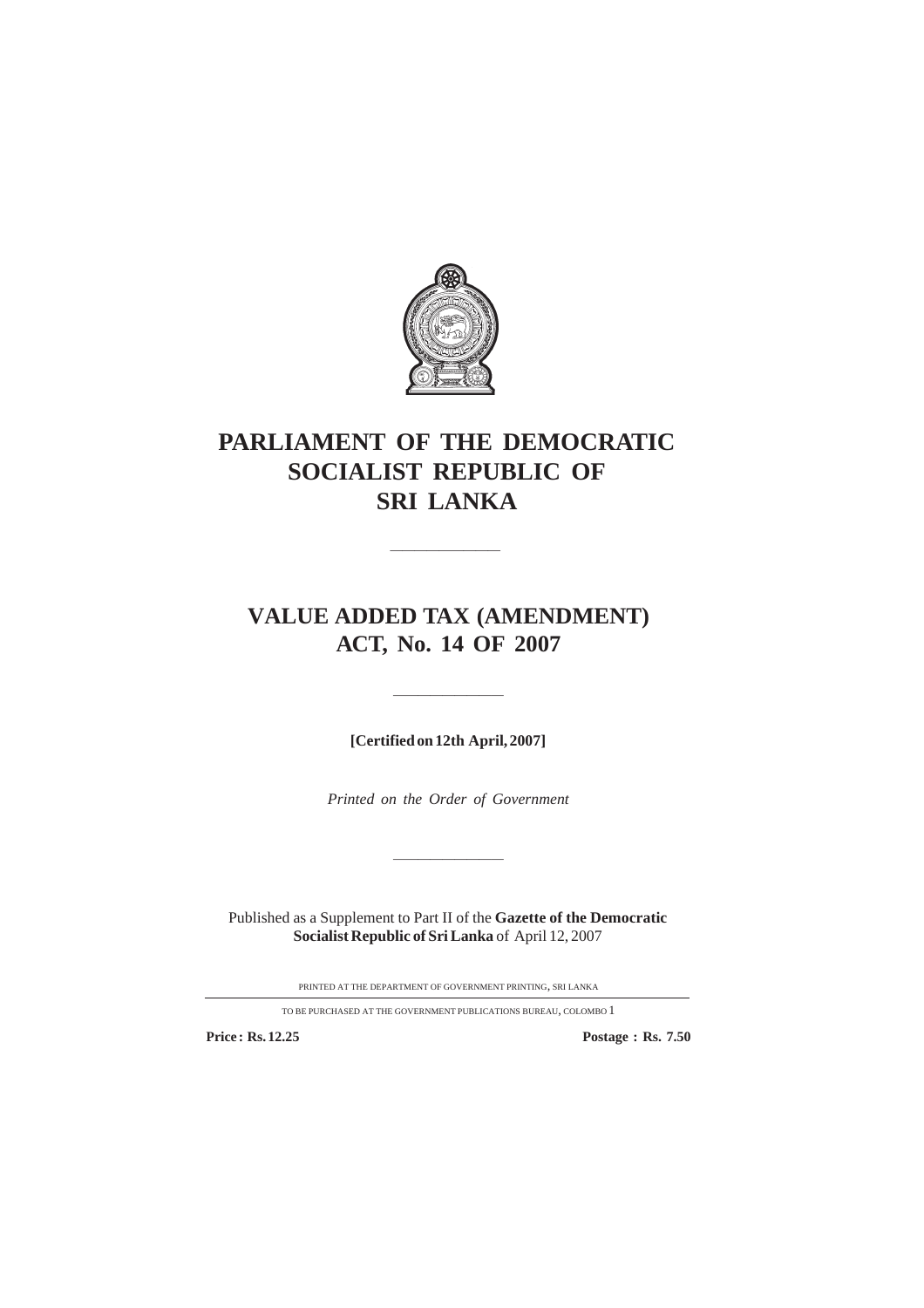[Certified on 12th April 2007]

L. D.  $-$  O. 3/2007

AN ACT TO AMEND THE VALUE ADDED TAX ACT, NO. 14 OF 2002

BE it enacted by the Parliament of the Democratic Socialist Republic of Sri Lanka as follows :—

Short title. **1.** This Act may be cited as the Value Added Tax (Amendment) Act, No. 14 of 2007, and shall be deemed to have come into effect on January 1, 2007.

**2.** Section 5 of the Value Added Tax Act, No. 14 of 2002 (hereinafter referred to as the "principal enactment") is hereby amended in subsection (4) of that section, by the substitution for the words "of like nature as the case may be." of the words

"of like nature as the case may be :

Provided however, in the case of a supply of services made under any lottery , any commission including the Value Added Tax charged on such commission, paid to any agent on the sale of a lottery, if any, shall be deducted in addition to the deductions referred to in this subsection.".

**3.** Section 21 of the principal enactment is hereby amended in subsection (1) of that section by the substitution for the words "after the expiry of each taxable period a return of his supplies" of the words "after the expiry of each taxable period, a return either in writing or by electronic means, of his supplies".

**4.** Section 22 of the principal enactment is hereby amended as follows :—

(1) in the second proviso to subsection (1) of that section, by the substitution for the words "the Customs Ordinance shall be charged" of the words and figures "the Customs Ordinance (Chapter 235) or acess under subsection (1) of section 14 of Sri Lanka Export Development Act, No. 40 of 1979, shall be charged"; Amendment of section 21 of the principal enactment.

Amendment of section 22 of the principal enactment.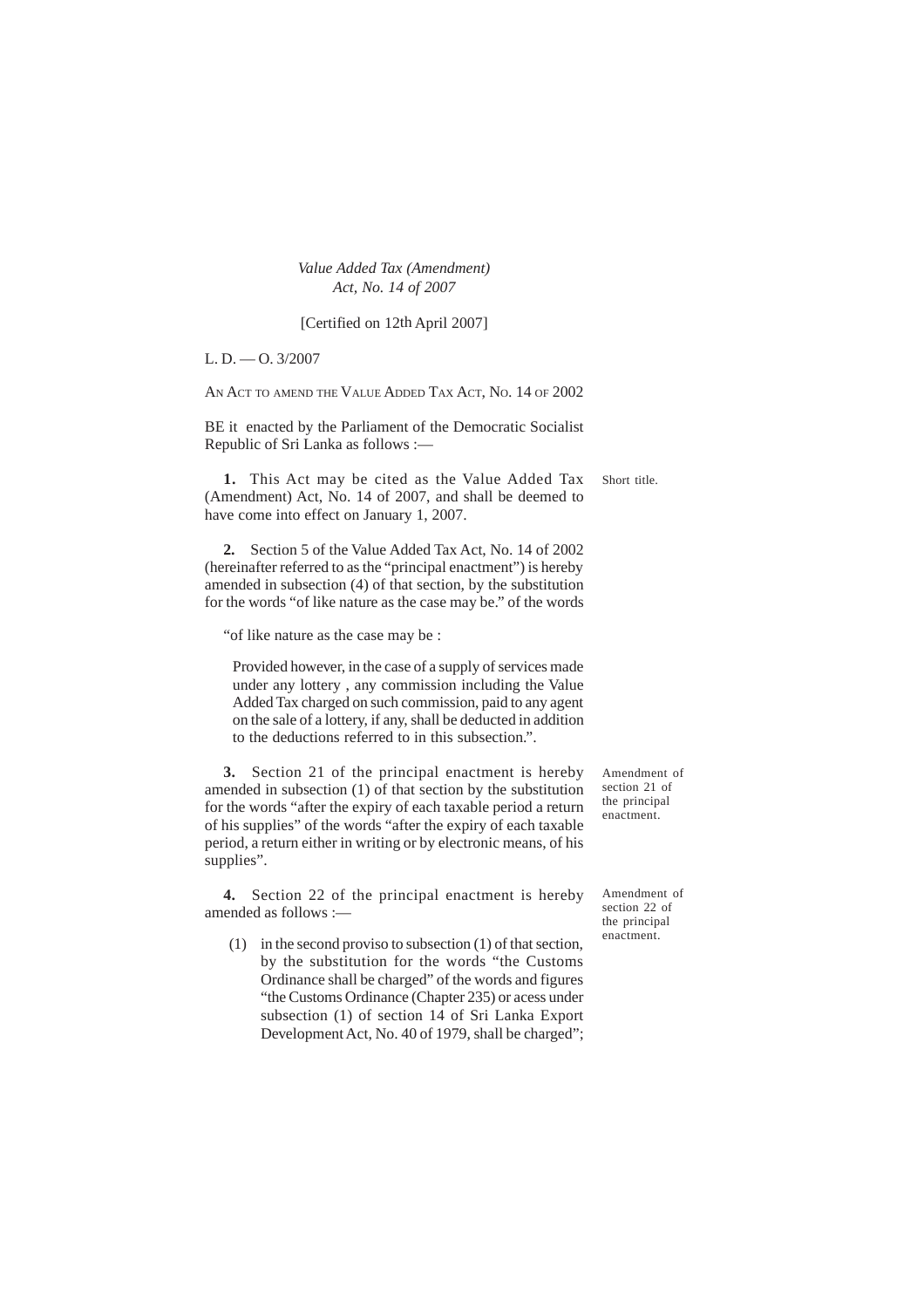- (2) in subsection (3) of that section, by the substitution in the fourth proviso thereto, for the words "the purchase of goods or services specified in the Fourth Schedule (Luxury Rate) by any person which is allowable under this Act shall be restricted to fifteen *per centum.*" of the words "the purchase or importation of goods or the purchase of services specified in the Fourth Schedule (Luxury Rate) which is allowable by any person under this Act shall be restricted to fifteen *per centum* other than in relation to the input tax paid on any goods imported including any goods received from a bonded area, by a registered person who imports or receives such goods, being raw-material to be used by such person for the purpose of manufacture and export of goods so manufactured";
- (3) in subsection (5) of that section, by the substitution for the words "the input tax allowable under this Act exceeds the amount of the output tax" of the words and figures "subject to subsection (10), the input tax allowable under this Act exceeds the amount of the output tax";
- (4) in subsection (6) of that section—
	- (*a*) in paragraph (ii), by the substitution for the words "not connected with a taxable activity" of the words "not connected with a taxable activity or not included in the value of taxable supply";
	- (*b*) in the second proviso, by the substitution for the words and figures "such input tax for any taxable period commencing on or after January 1, 2003" of the words and figures "such input tax for any taxable period commencing on or after January 1, 2003 but prior to January 1, 2007.".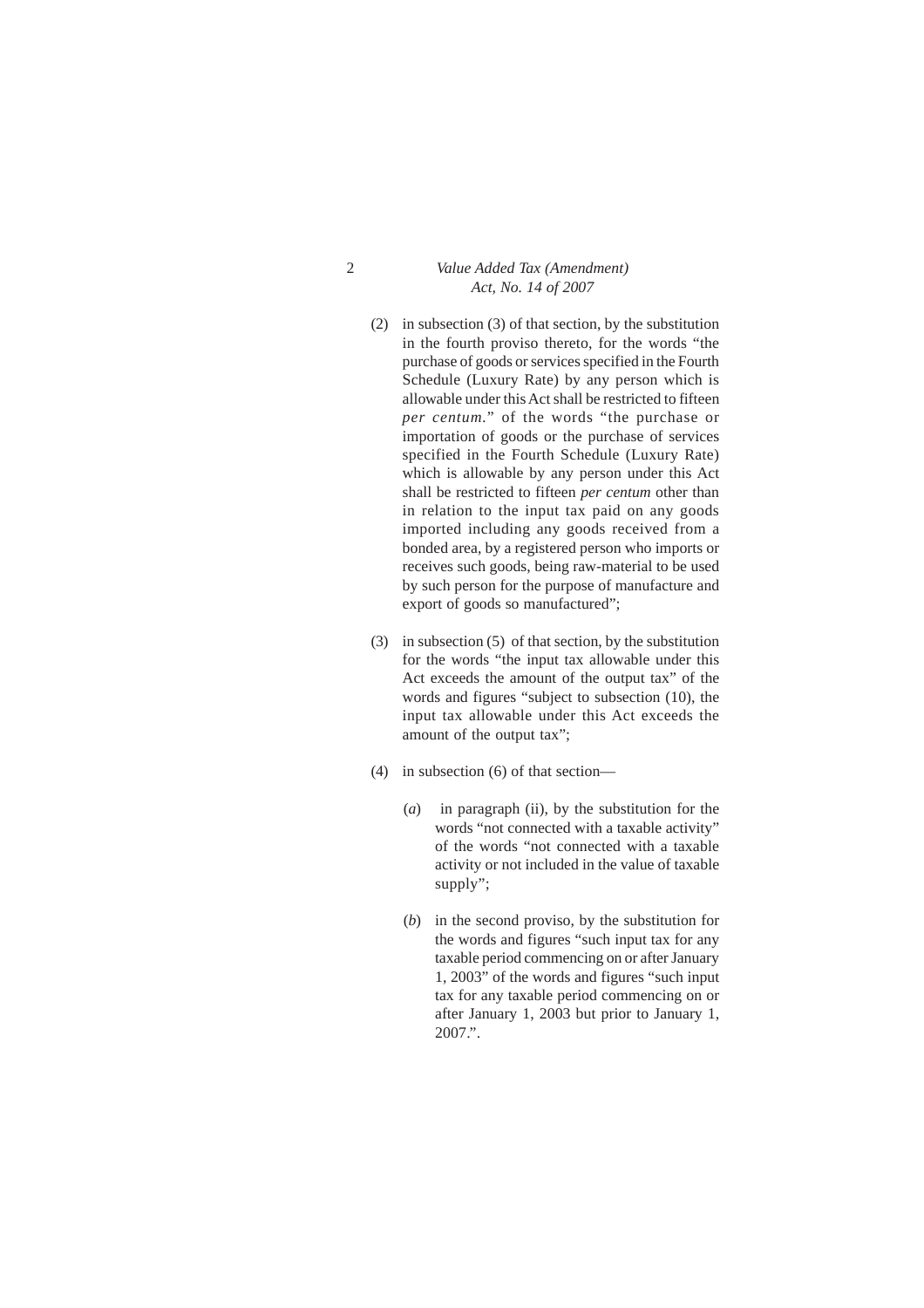|  |  | Value Added Tax (Amendment) |
|--|--|-----------------------------|
|  |  | Act, No. 14 of 2007         |

(5) by the addition immediately after subsection (9) of that section, of the following new subsection :—

"(10) The amount of input tax allowable under the preceding provisions of this section for any taxable period, shall be further restricted to a lesser amount of eighty five *per centum* of the output tax declared for that taxable period or the input tax allowable under the provisions of this Act. The residue, if any, of allowable input tax including the excess input tax as at December 31, 2006, in the case of a registered person who imports goods for re-sale without processing referred to in the third proviso to subsection (5) of section 22 restricted to eighty-five *per centum,* shall be deemed to be a part of the input tax allowable in the subsequent taxable period or periods, subject however to the same restriction:

Provided however, the above restriction shall not apply in relation to input tax attributable to—

- (i) supplies which are zero rated;
- (ii) supplies on which the tax is differed under this Act, being supplies; made to exporters registered with Textile Quota Board established under the Textile Quota Board Act, No. 33 of 1996 or with the Export Development Board extablished under the Export Development Act, No. 40 of 1979, by a registered person with the Textile Quota Board or the Export Development Board as the case may be, referred to in paragraph (*c*) of subsection (2) of section 2; and
- (iii) project related goods or services during the project implementation period, incurred by a person who is registered under subsection (7) of section 22.".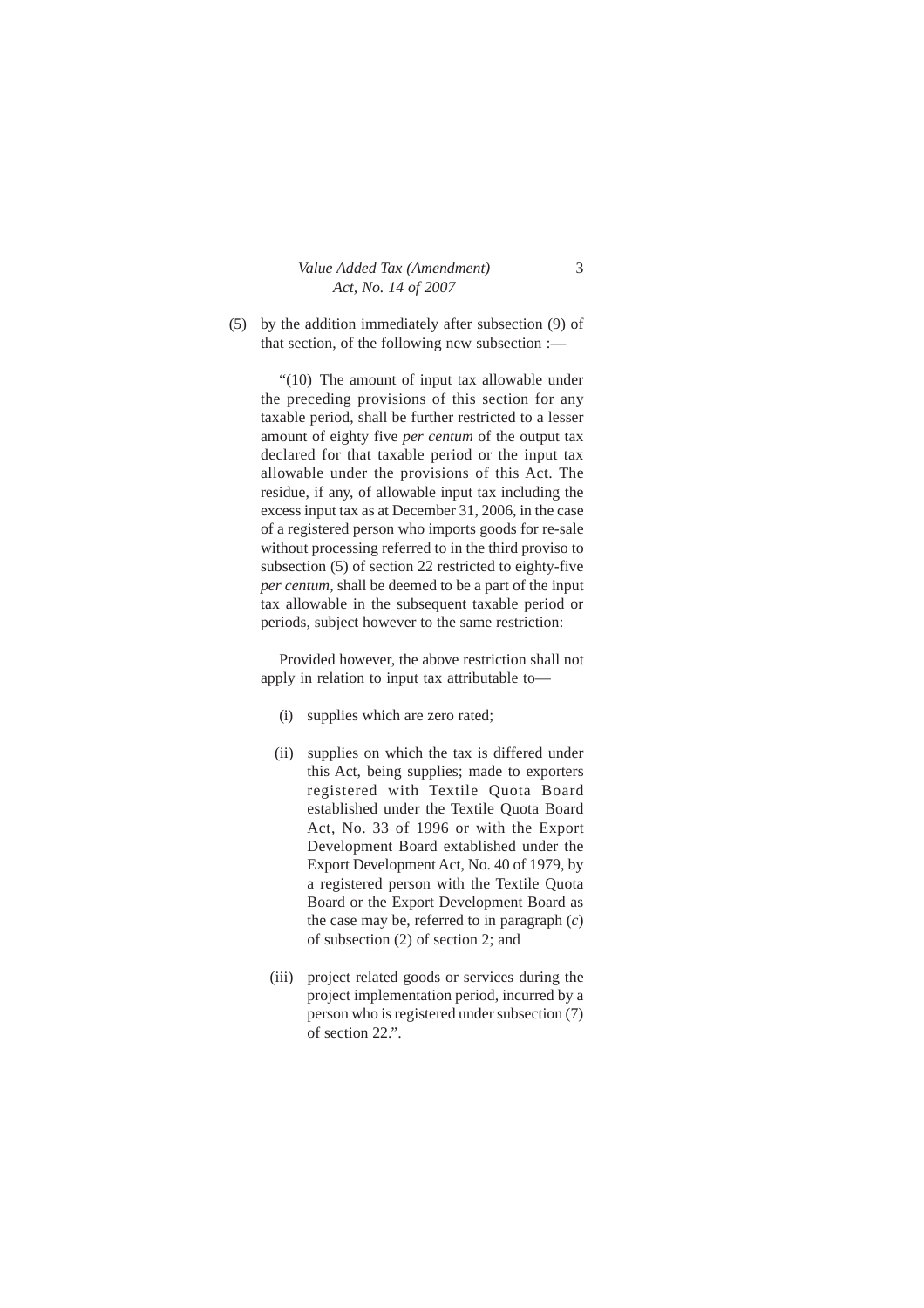Amendment of section 25 of the principal enactment.

Insertion of new Chapter IIIB in the principal enactment.

4 *Value Added Tax (Amendment) Act, No. 14 of 2007*

**5.** Section 25 of the principal enactment is hereby amended in subsection (1) of that section by the substitution for the words "so undercharged or overcharged." of the words,

"so undercharged or over charged :

Provided however, the adjustment in respect of input tax under claimed on an original tax invoice shall be made in respect of a tax debit note or a tax credit note issued not later than six months after the issue of the original tax invoice, to which the tax debit note or the tax credit note relates.".

**6.** The following new Chapter is hereby inserted immediately after Chapter IIIA of the principal enactment and shall have effect as Chapter IIIB (sections 25H and 25I) of that enactment :—

#### "CHAPTER III<sub>B</sub>

Imposition of optional value added tax.

25H. (1) A tax (hereinafter referred to as "optional value added tax") shall be charged on the aggregate turnover from each taxable activity carried on, or carried out, in Sri Lanka by a person or a partnership, if such person or partnership is registered under this Chapter in accordance with the provisions of this Chapter for every quarter commencing on or after January 1, 2007, at the rate of five *per centum.*

(2) For the purposes of this Chapter "turnover" in relation to any taxable activity means the total amount received or receivable from transactions entered into in respect of the taxable activities carried on, or carried out, in Sri Lanka, other than any supply specified in the First Schedule, or zero rated supplies referred to under section 7, or supplies referred to in section 3 of the Act or to the sale of any capital assets.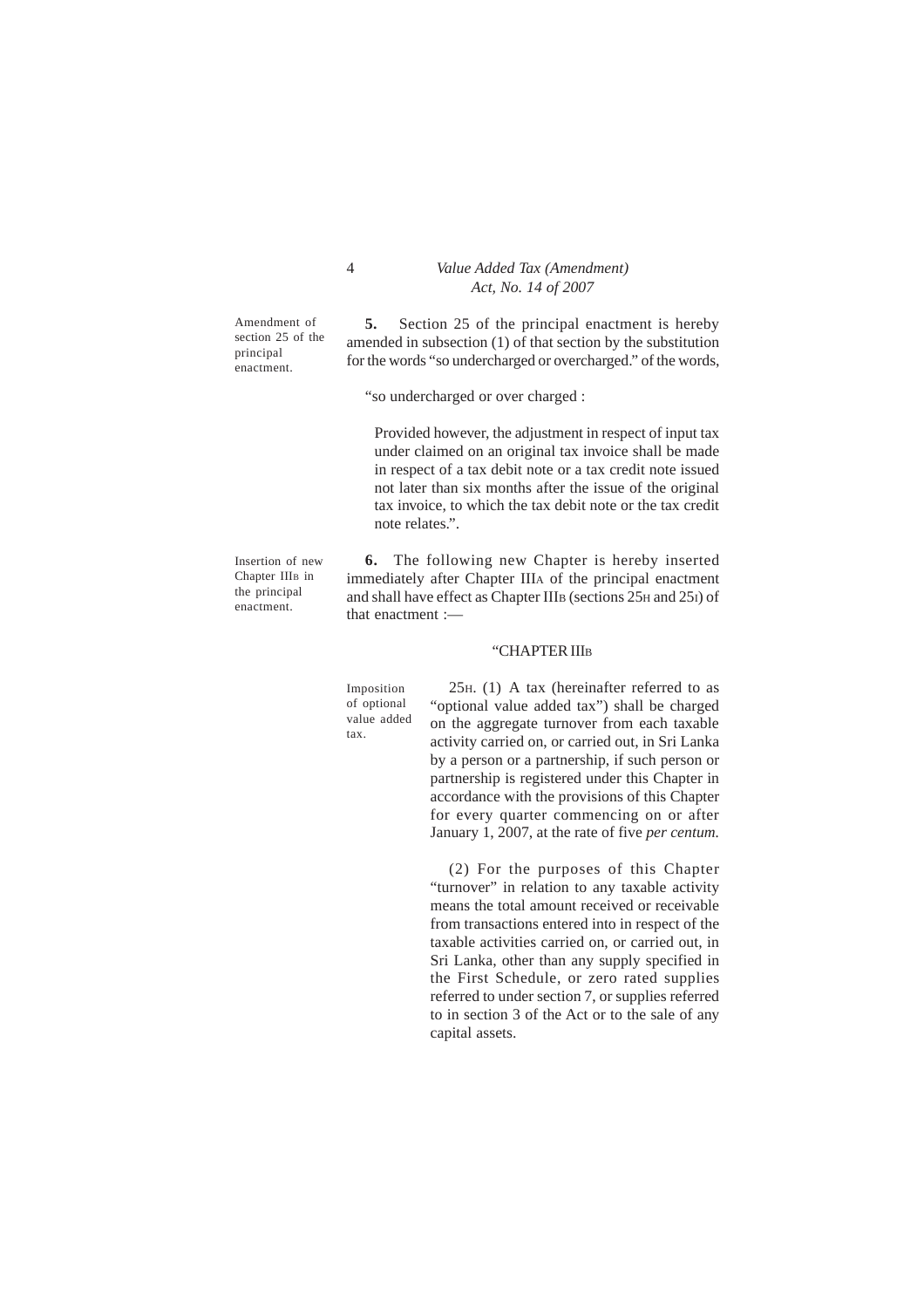(3) In this subseciton —

- "capital assets" shall have the same meaning as is given to it in section 25 of the Inland Revenue Act, No. 10 of 2006.
- "quarter' means the period of three months commencing on the first day of January, the first day of April, the first day of July and the first day of October of each year.
- 25I. (1) A person or a partnership referred to in subsection (2), may apply for registration under this Chapter and— Registration.
	- (*a*) the Commissioner General shall, if he is satisfied that the conditions specified in subparagraphs (i) and (ii) of paragraph (*a*) of subsection (2) are complied with, register such person or partnership on a request made for registration and shall forthwith assign a registration number to such person or partnership ;
	- (*b*) such registration shall be valid for a period of three years from the date of commencement of the quarter in which the registration is obtained or up to the end of the quarter in which the aggregate turnover of such person or partnership exceeds rupees two million and five hundred thousand per year, whichever occurs first.

(2) *(a*) the provisions of subsection (1) shall apply to any person or partnership—

(i) whose agregate turnover from every taxable activity carried on or carried out, does not exceed rupees two million and five hundred thousand per year or six hundred and twenty five thousand per quarter; and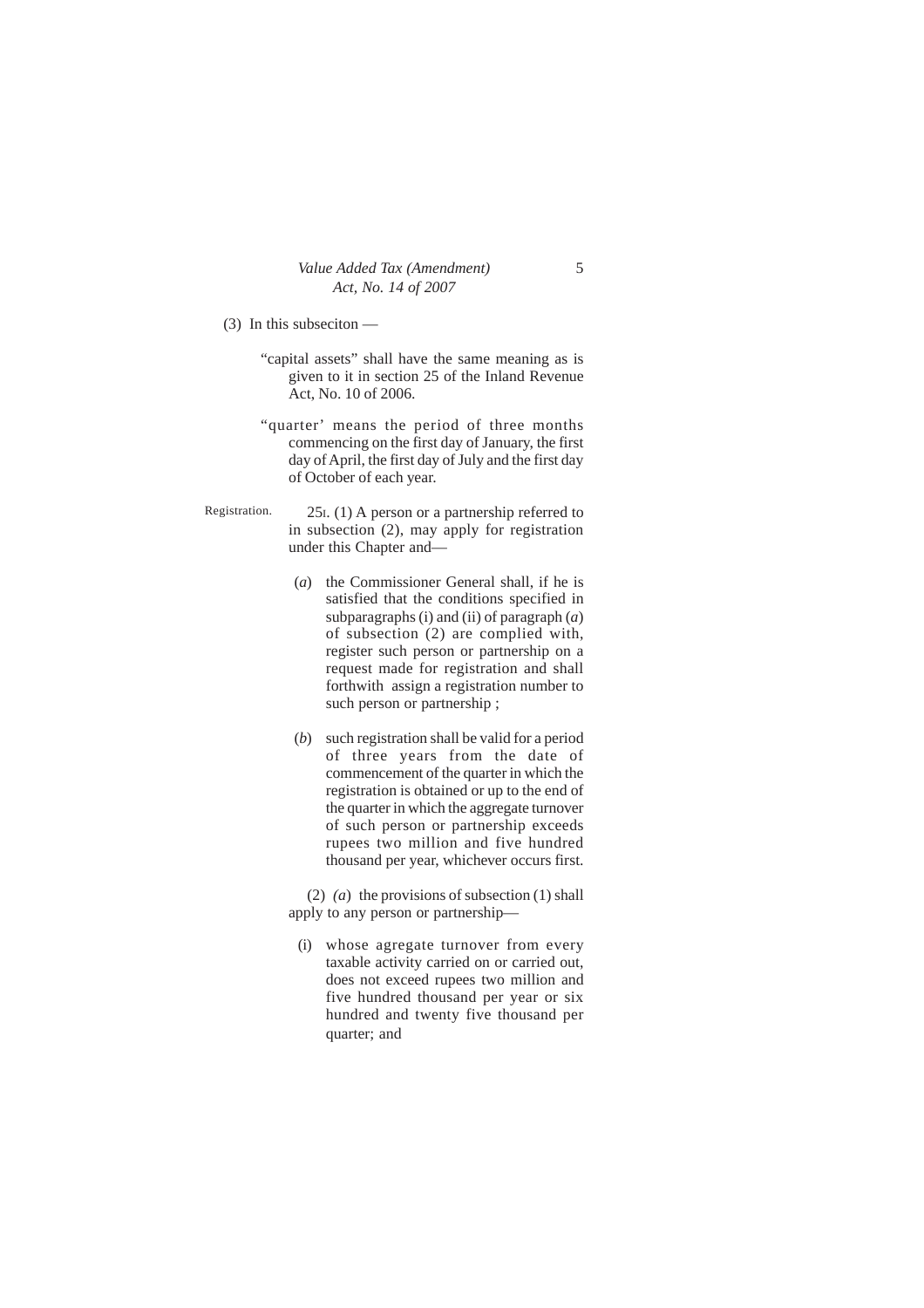(ii) who or which is not registered under Chapter II.

(*b*) Any person or partnership registered under this Chapter may apply to the Commissioner-General to cancel such registration and further request the Commissioner-General to register him under Chapter II, at any time during the period in which registration under this Chapter subsists.

(*c*) The provisions of Chapters I, II, III or IIIA shall not apply to a person or partnership whose registration during the period is subsisting under this Chapter.".

**7**. The following new section is hereby inserted immediately after section 26 of the principal enactment and shall have effect as section 26A of that enactment :—

"Deduction of tax from payments.

26A. (1) Every Government Agency which makes payment in pursuance of a contract to which such Agency is a party or on behalf of any other person who is a party to a contract shall, deduct from such payment one- third of the tax included in such payment, and the amount of tax so deducted shall be a debt due from such Government Agency to the Republic and shall be recoverable forthwith or may be assessed and charged upon such Government Agency in addition to any tax, if any, otherwise payable by such Government Agency under this Act :

Provided that no such deduction shall be made —

(i) where the total consideration for the performance of such contract does not exceed five hundred thousand rupees excluding the Value Added Tax; or

Insertion of new section 26A in the principal enactment.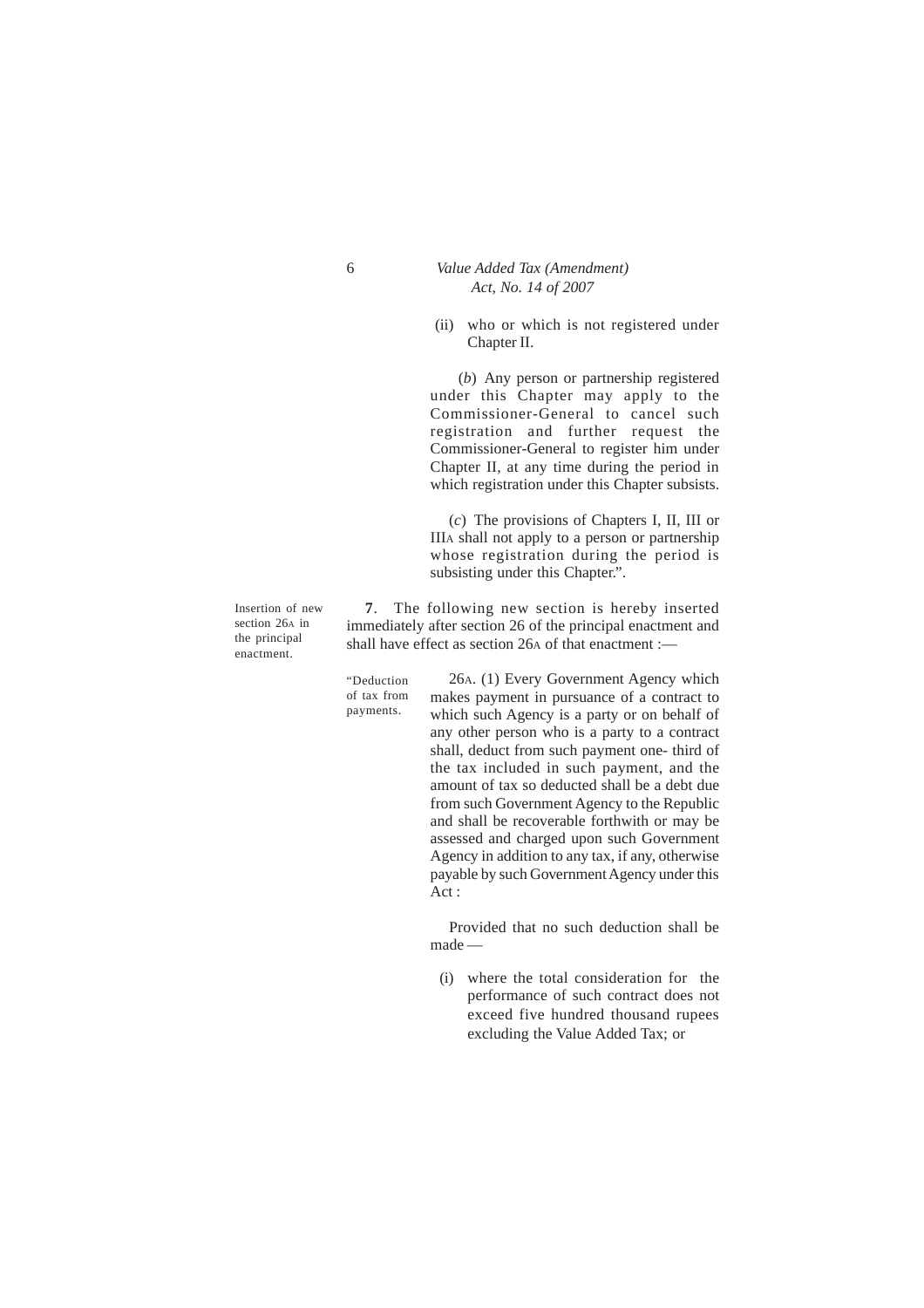- (ii) where the payment made is an immediate settlement for the goods supplied on contract ; or
- (iii) where the Commissioner-General is of the opinion that deduction is impracticable or inexpedient having regard to all the circumstances of the case.

(2) Any Government Agency who deducts tax in accordance with the provisions of subsection  $(1)$  shall —

- (*a*) issue to the person from whose payment the deduction is made, a Certificate showing —
	- (i) the gross amount of payment ;
	- (ii) the total tax and the amount of one-third of the tax so deducted ; and
	- (iii) the net amount actually paid; and
- (*b*) remit the tax so deducted in any calendar month on or before the end of the first week of the subsequent month to the Commissioner-General together with the statement showing—
	- (i) the name and address of the person to whom the payment was made and the registration number of such person ;
	- (ii) the gross amount of such payment ;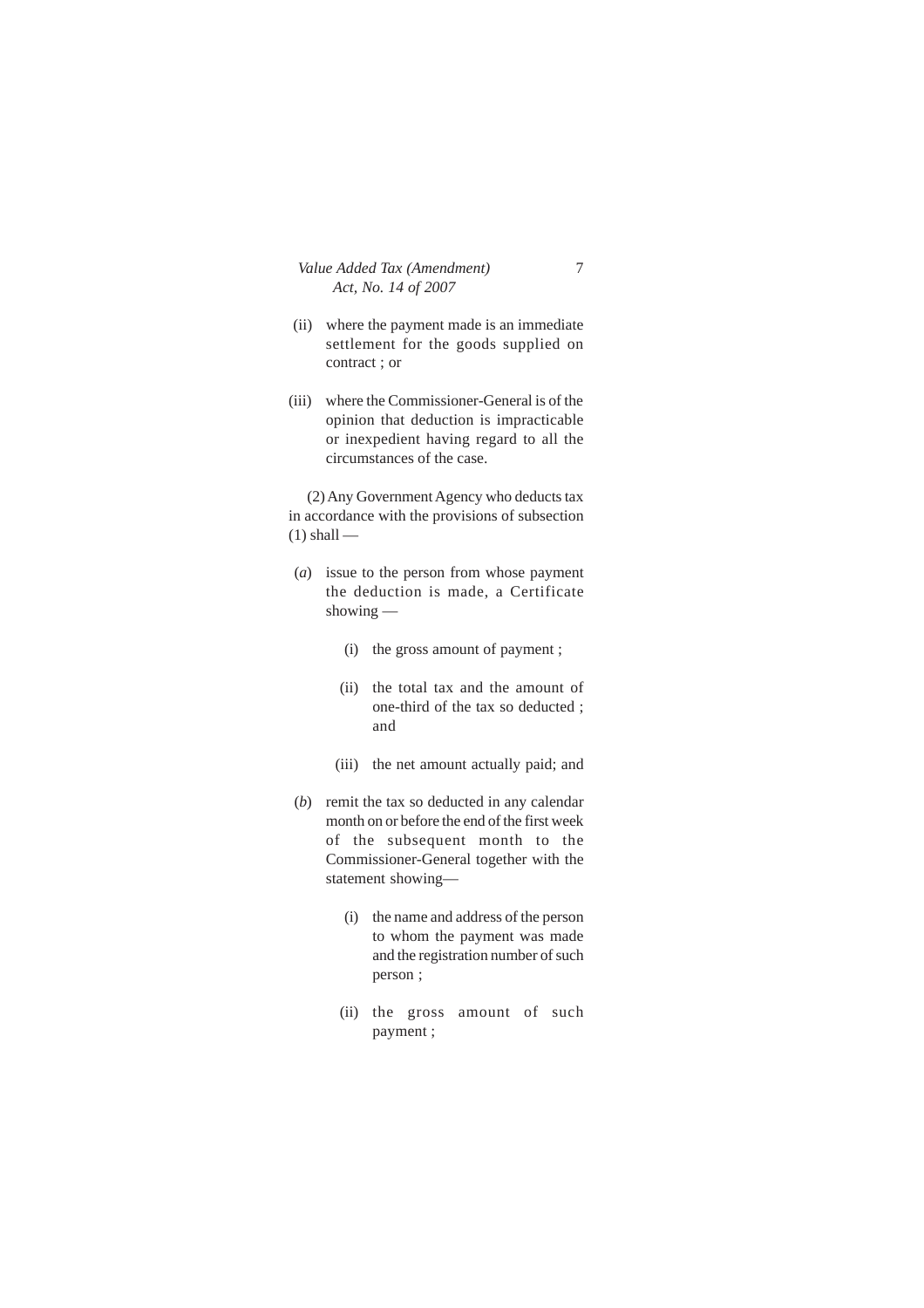- (iii) the total tax, one-third of the tax deducted and the amount actually paid ;
- (iv) the name and address of the Government Agency who made the payment and the registration number, if any ; and
- (v) details of remittances, the cheque numbers and the date of payment.

(3) Where the taxable supplies of a person includes a sum from which tax has been deducted and remitted in accordance with subsection (1) and (2), he shall be entitled on production of the Certificate relating to such sum issued in accordance with subsection (2), to set off against the tax payable by him the amount shown in the Certificate as the amount of tax deducted.

(4) For the purposes of this section "contract" means —

- (i) any contract in respect of construction work or services of whatever nature not being a contract of employment ;
- (ii) any contract for the supply of goods or services in respect of any contract specified in sub-paragraph (i) ;
- (iii) any sub contract in respect of any contract specified in sub-paragraphs (i) or (ii) ; or
- (iv) any contract for the provision of services including a contract for the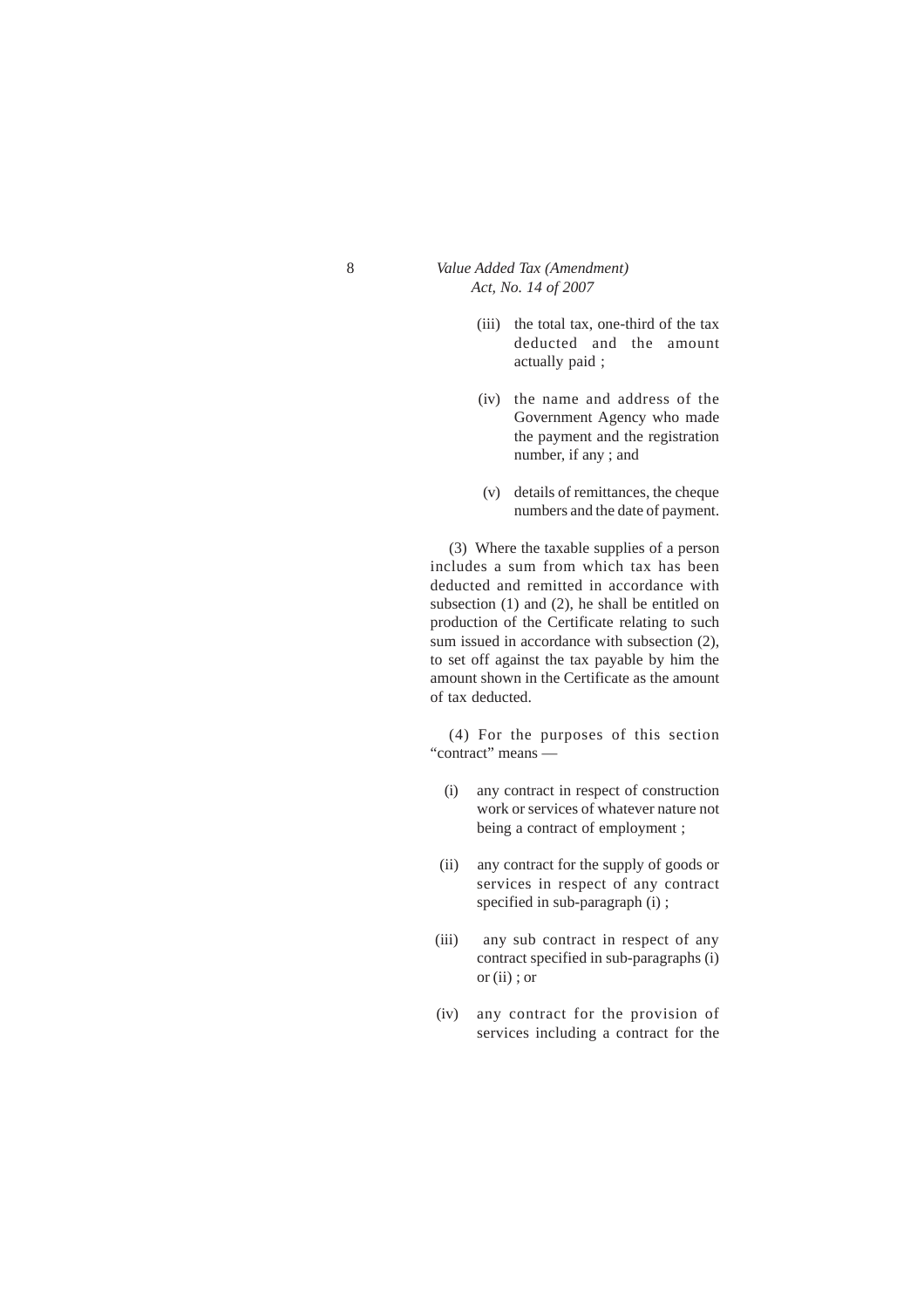provision of services as an entertainer or artist other than a contract of employment.

(5) For the purposes of this section "Government Agency" means any Ministry, Department, Government Owned Business Undertaking, public corporation, Provincial Council, local authority, University, State bank, project funded by any Government institution for which funds are provided from the Consolidated Fund and the Board of Investment.

(6) Where any person fails to deduct tax in terms of subsection (1) or fails to remit under sub section (2) any tax payable to the Commissioner General, such tax shall be deemed to be in default and the provision of this Act relating to the recovery of tax shall accordingly apply on any such default tax.

(7) Any person who has made any deduction under subsection (1) or any remittance in pursuance of subsection (2) shall be deemed to have acted under the authority of the person by whom the tax was payable and of all other persons concerned, and is hereby indemnified in respect of such deduction or remittances as the case may be, against all proceedings, civil or criminal, notwithstanding the provision of any written law, contract or agreement.

**8.** Section 76 of the principal enactment is hereby amended, in the third proviso to subsection (1) of that section by the substitution for the words " if such supply subsequently becomes an exempt supply except in the case of providing leasing facilities for three wheelers" of the words and figures "if such supply becomes an exempt supply on or before December 31, 2006.".

Amendment of section 76 of the principal enactment.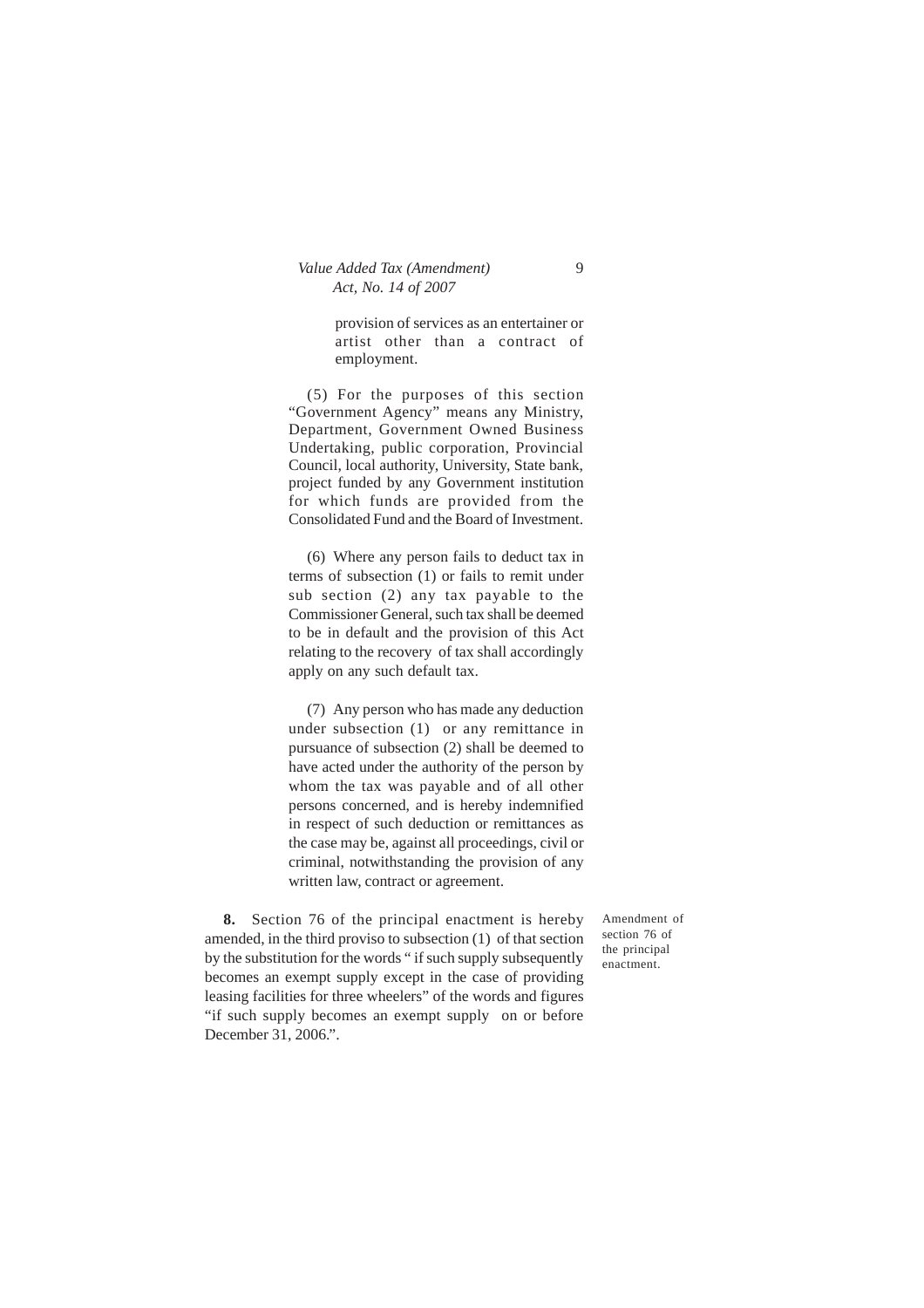Amendment of the First Schedule to the principal enactment.

**9.** The First Schedule to the principal enactment is hereby amended in PART II as follows :—

- (1) in paragraph (*a*) of that Schedule
	- (*a*) in item (vi) by the substitution for the words "aviation fuel and oil for ships ; " of the words and figures "aviation fuel, oil for ships or fuel oil specified under Harmonized of Commodity Description Number 2710. 19. 60.";
	- (*b*) in item (vii) by the substitution for the words "and Braille writing boards" of the words "Braille writing boards and any other articles which are used by disabled persons which are approved by Minister, taking into consideration the degree of relief requested by such persons, on an application made for that purpose.";
	- (*c*) by the addition immediately after item (xiv) of the following :—
		- "(xv) prawns.";
- (2) in paragraph (*b*) thereof:—
	- (*a*) by the addition, immediately after item (xvi) of the following :—
		- "(xvii) any film, for distribution or exhibition
		- (xviii) laboratory facilities for production of any film ;
		- (xix) locally manufactured handloom textiles ;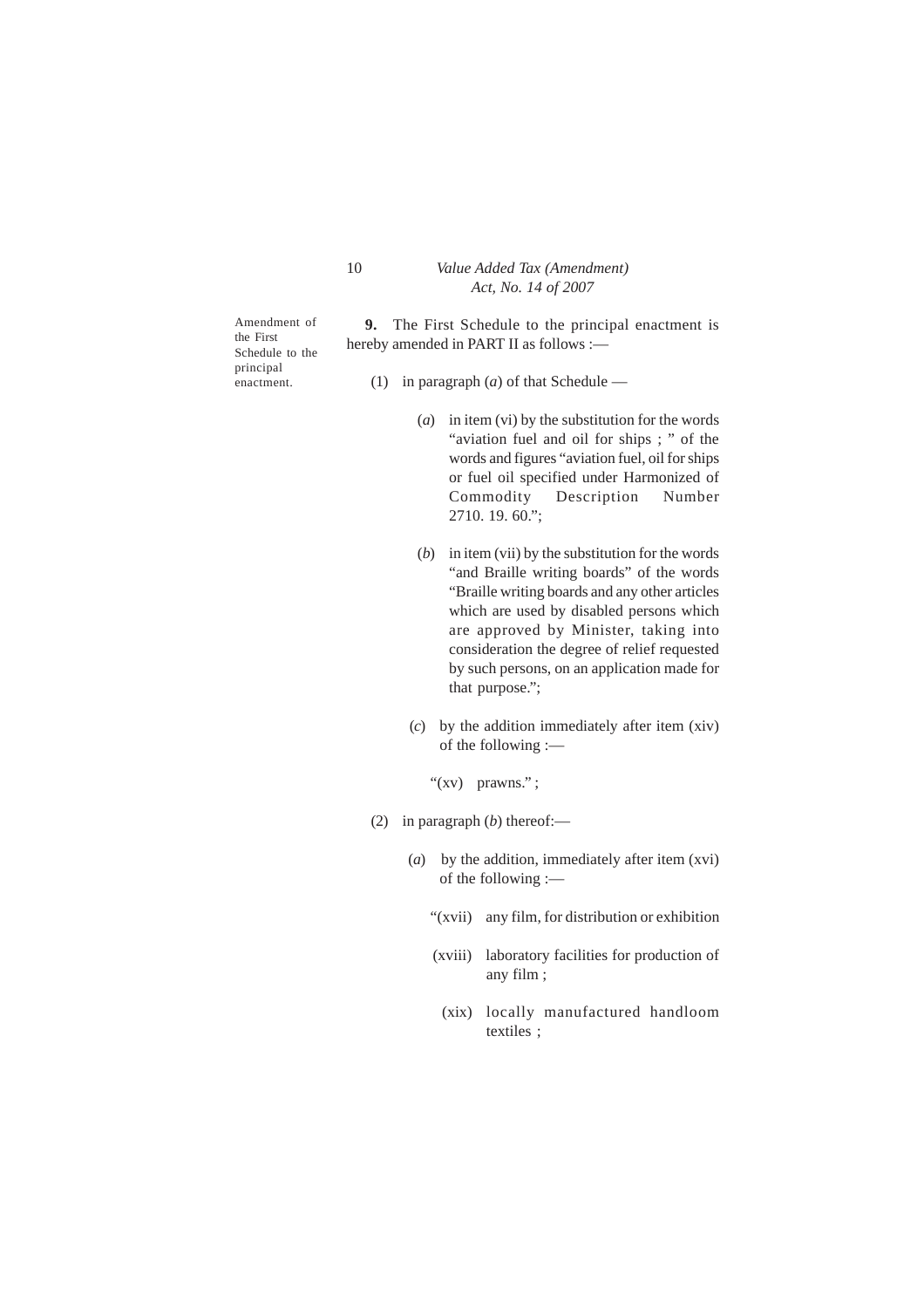- (xx) locally manufactured coconut oil ;
- (xxi) services being chartering of any vessel;";
- (*b*) by the substitution in item (i) (*a*) for words "that followed the Government curricula ; and" of the words "that followed the Government curricula other than any service not within the context of educational services or any part of such educational services not within the Government curricula;"; and
- (*c*) by the repeal of item (ii) and substitution therefor of the following :—
	- "(ii) (*a*) public passengers transport services (other than air transport, water transport or transport of tourists, excursion tours and taxi services) ; or
		- (*b)* the provision of leasing facilities  $for -$ 
			- A. such motor coaches with a seating capacity not less than twenty eight passenger seats and used for such public passenger transport services if such lease agreement is entered into prior to January 1, 2004;
			- B. three wheelers in respect of rental falling due for payment on or after January 1, 2005 ;
			- C. any bus referred to in item (xv) of paragraph (*c*).";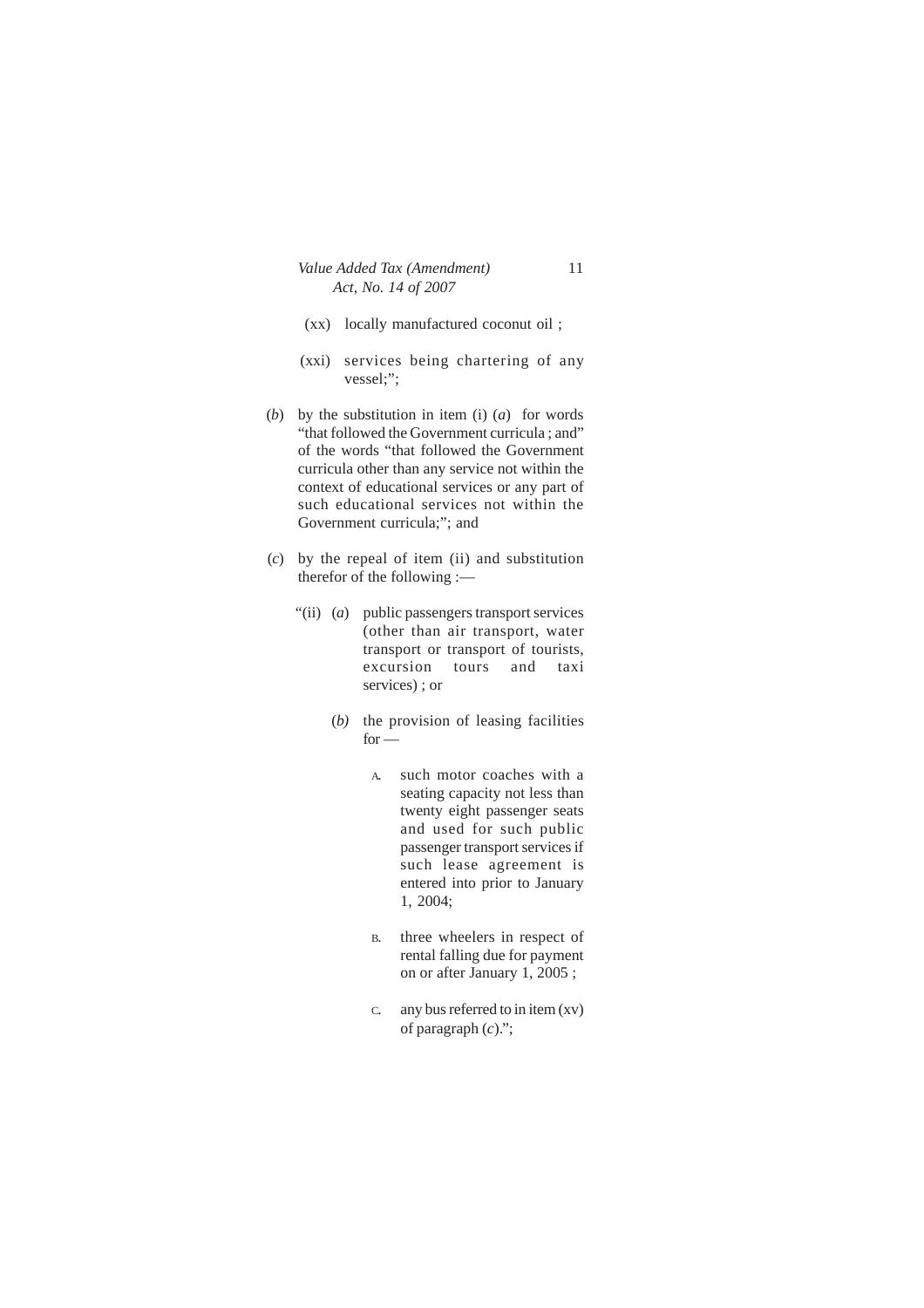- 12 *Value Added Tax (Amendment) Act, No. 14 of 2007*
	- (*d*) by the repeal of item (iii) and the substitution therefor of the following :—
		- (iii) electricity including distribution.".
	- (3) in paragraph (*c*) thereof, by the addition, immediately after item (xii) of the following :—
		- (xiii) any machinery or equipment by the Ceylon Electricity Board or an Institution which has entered into an agreement with the Ceylon Electricity Board to supply electricity required for the purpose of generating electricity identified under specified Harmonized Commodity of Description Numbers for custom purposes, approved by the Minister ;
		- (xiv) any film which is produced in Sri Lanka and sent abroad for further processing or printing, with the approval of the Chairman of the National Film Corporation ;
		- (xv) any bus by the holder of any valid passenger service permit issued by the National Transport Commission or any Provincial Road Passenger Transport Authority for the replacement of a bus which is being used for the transport of passengers and which has been so used for not less than five years at the time of such import ;
		- (xvi) machinery identified under the specified Harmonised of Commodity Description Numbers for Custom purposes, for modernization of factories by the factory owner with the approval of the Commissioner-General of Inland Revenue ;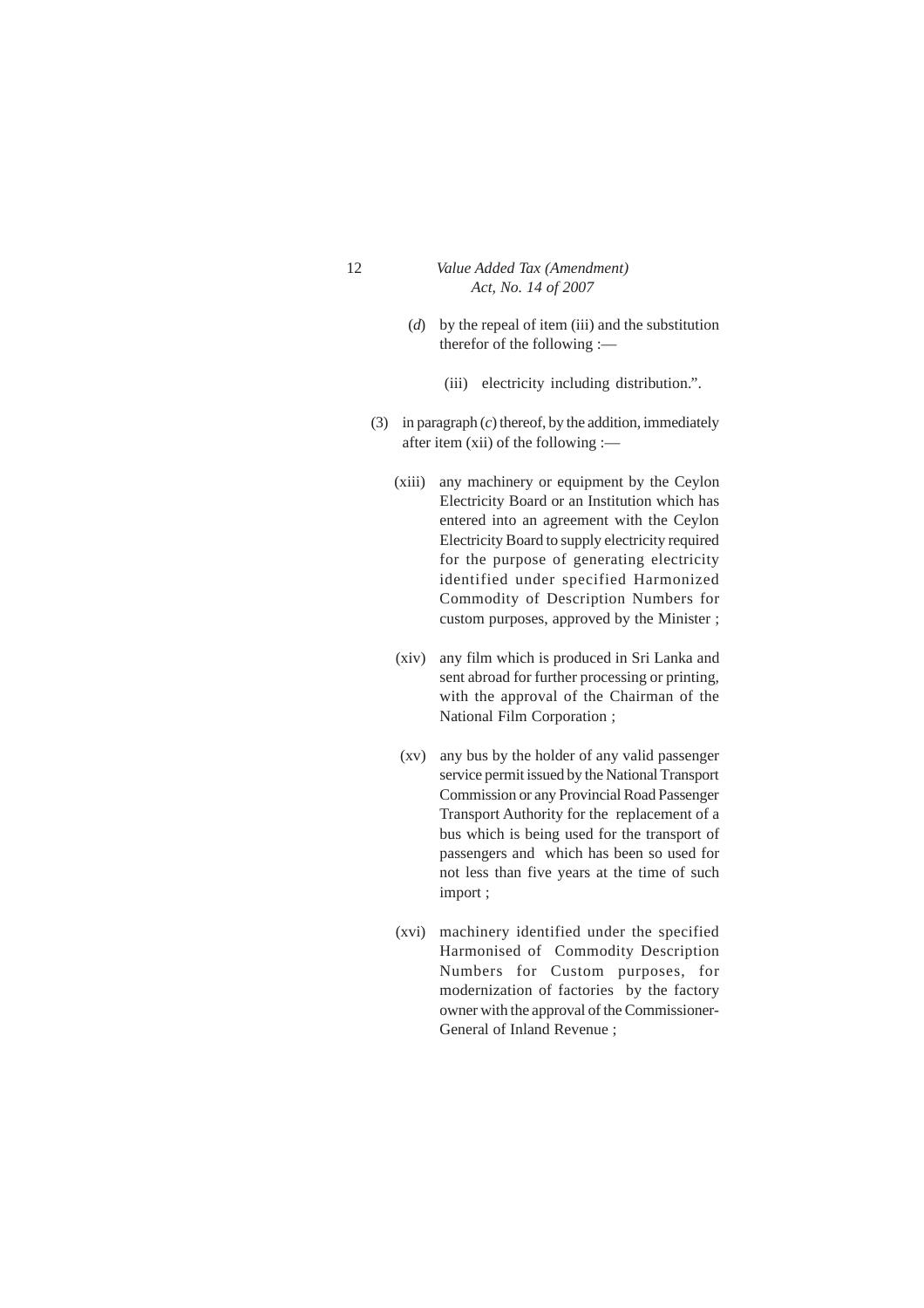- (xvii) poultry keeping machinery, poultry incubators and brooders, the import of cattle, buffaloes, poultry, pigs, goats, sheep for breeding purposes and the seimen and embryos of such animals for breeding purposes, under the specified Harrmonised of Commodity Description Numbers for the Custom purposes, with the approval of the Commissioner-General of Inland Revenue ;
- (xviii) finished leather to be used for the shoe manufacturing industry, on the recommendation of the Secretary to the Ministry of Industrial Development subject to approval by the Minister in charge of the subject of Finance.".

**10.** Third Schedule to the principal enactment is hereby Amendment amended as follows :—

of the Third Schedule to the principal

- (1) by the substitution for the words "the supply or cnactment.import of-" of the words and figures "(1) The supply or import of–";
- (2) by the deletion of item (vi), and the renumbering of item (vii) as item (vi);
- (3) by the insertion immediately after item (vi) of the following new items :—
	- "(vii) high-tec medical equipment or any machinery used for the manufacture of ticket issuing machinery identified, by the Commissioner-General of Inland Revenue under the specified Harmonized of Commodity Description Numbers for Custom purposes ;
	- (viii) jewellery;"; and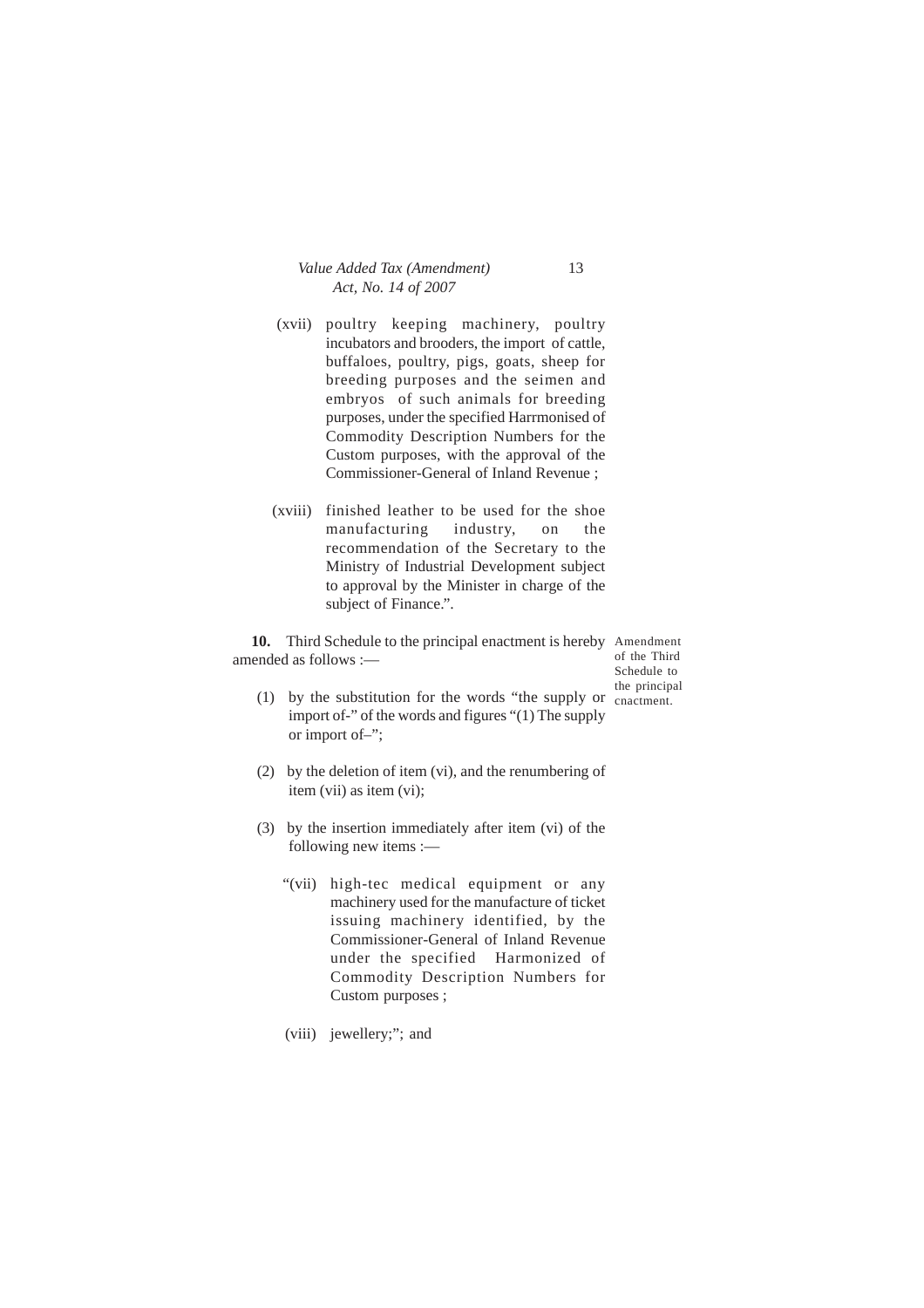(4) by the addition immediately after item (viii) of the following :—

"(2) The import of cine films, cinematographic films exposed and developed, magnetic cine sound recorders, cinematographic cameras and projector, parts and accessories, apparatus and equipments for cinematographic laboratories, identified by the Commissioner General of Inland Revenue under the specified Harmonized of Commodity Description Numbers for Custom purposes, with the approval of the Chairman, National Film Corporation.". **11.** (1) The amendments made to the principal enactment by the provisions of this Act, except the incorporation of the exemption by item (*xx*) to paragraph (*b*) of the First Schedule, shall be deemed for all purposes to have come into effect on January 1, 2007. (2) The exemption incorporated in item (*xx*) to paragraph (*b*) shall be deemed for all purposes to have come into effect on July 1, 2006. **12.** Any person who collects the value added tax as provided for in this Act, during the period commencing January 1, 2007 and ending on the date of the coming into operation of this Act, shall be deemed to have acted with due authority and such collection shall be deemed for all purposes to have been, and to be, validly made and such person is hereby indemnified against all actions civil or criminal in respect of such collection. Indemnity. Retrospective effect.

**13.** In the event of any inconsistency between the Sinhala and Tamil texts of this Act, the Sinhala text shall prevail. Sinhala text to prevail in case of inconsistency.